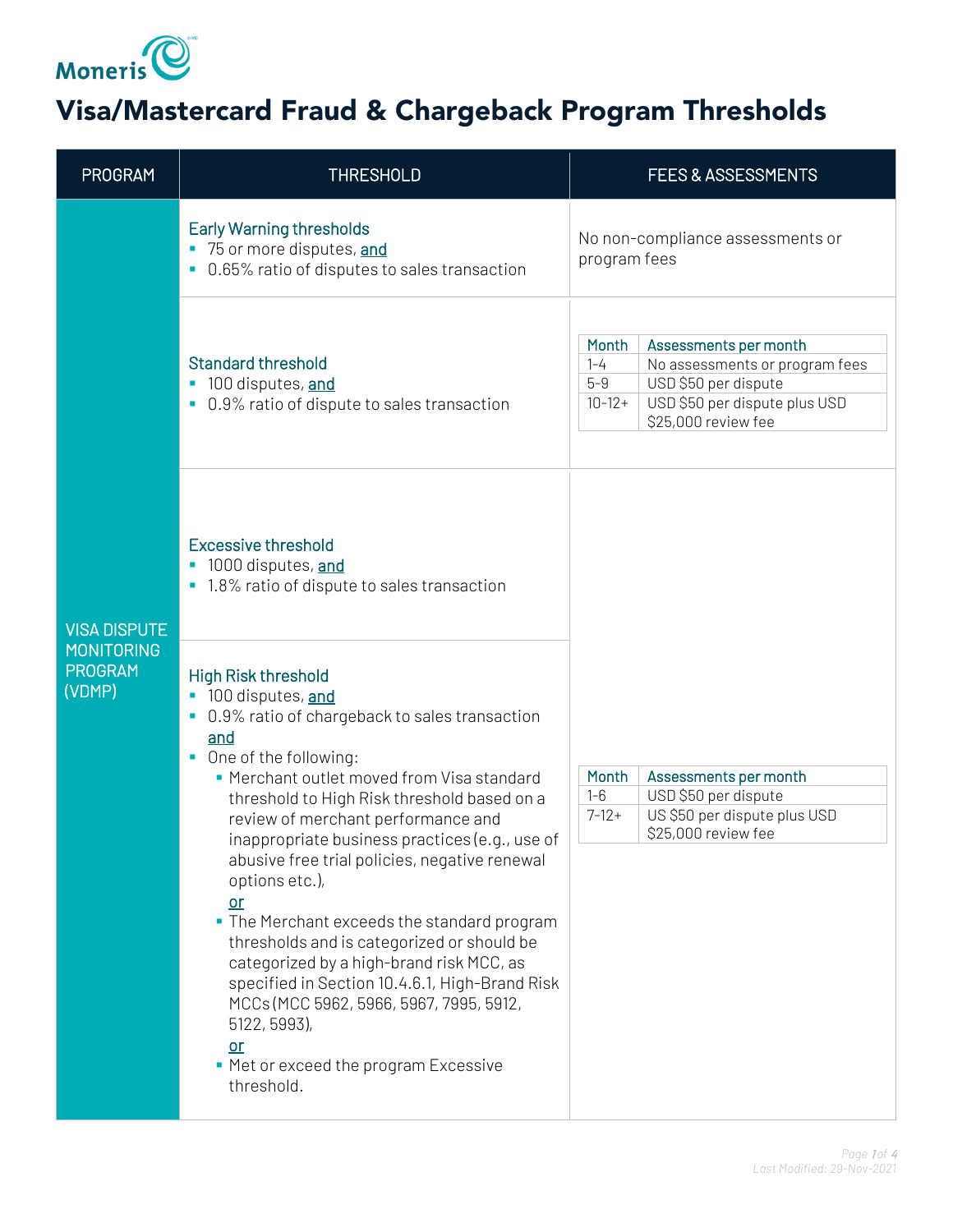

| <b>PROGRAM</b>                                                     | <b>THRESHOLD</b>                                                                                                                                                                                                                                                                                                                                                                                                                                                                                                                                                                                                                                                                                                                                                                                                                                        | <b>FEES &amp; ASSESSMENTS</b>                                                                                                                                                                                                                                   |
|--------------------------------------------------------------------|---------------------------------------------------------------------------------------------------------------------------------------------------------------------------------------------------------------------------------------------------------------------------------------------------------------------------------------------------------------------------------------------------------------------------------------------------------------------------------------------------------------------------------------------------------------------------------------------------------------------------------------------------------------------------------------------------------------------------------------------------------------------------------------------------------------------------------------------------------|-----------------------------------------------------------------------------------------------------------------------------------------------------------------------------------------------------------------------------------------------------------------|
| <b>VISA FRAUD</b><br><b>MONITORING</b><br><b>PROGRAM</b><br>(VFMP) | <b>Early Warning thresholds</b><br>US \$50,000 or more in fraud dollar amount, and<br>• 0.65% or higher ratio of fraud to sales dollar<br>amount                                                                                                                                                                                                                                                                                                                                                                                                                                                                                                                                                                                                                                                                                                        | No non-compliance assessment or<br>program fees                                                                                                                                                                                                                 |
|                                                                    | <b>Standard threshold</b><br>US \$75,000 in fraud amount, and<br>• 0.9% ratio of fraud to sales dollar amount                                                                                                                                                                                                                                                                                                                                                                                                                                                                                                                                                                                                                                                                                                                                           | Month<br>Assessments per month<br>No assessment or program fees<br>USD \$25,000<br>$5 - 6$<br>$7 - 9$<br>USD \$50,000<br>$10 - 12 +$<br>USD \$75,000                                                                                                            |
|                                                                    | <b>Excessive threshold</b><br>US \$250,000 in fraud amount, and<br>• 1.8% ratio of fraud to sales dollar amount<br><b>High Risk threshold</b><br>US \$75,000 in fraud dollar amount, and<br>0.9% ratio of fraud to sales dollar amount, and<br>One of the following:<br>• Merchant outlet moved from Visa standard<br>threshold to High Risk threshold based on a<br>review of merchant performance and<br>inappropriate business practices (e.g., use<br>of abusive free trial policies, negative<br>renewal options etc.)<br>$or$<br>• The Merchant exceeds the standard<br>program thresholds and is categorized or<br>should be categorized by a high-brand risk<br>MCC, as specified in Section 10.4.6.1, High-<br>Brand Risk MCCs (MCC 5962, 5966, 5967,<br>7995, 5912, 5122, 5993),<br>or<br>• Meet or exceed the program Excessive<br>threshold | Assessments per month*<br>Month<br>$1 - 3$<br>USD \$10,000<br>USD \$25,000<br>$4 - 6$<br>$7 - 9$<br>USD \$50,000<br>$10 - 12 +$<br>USD \$75,000<br>*Per merchant case per month. Dispute<br>condition 10.5 chargeback liability applies<br>from month 1 onward. |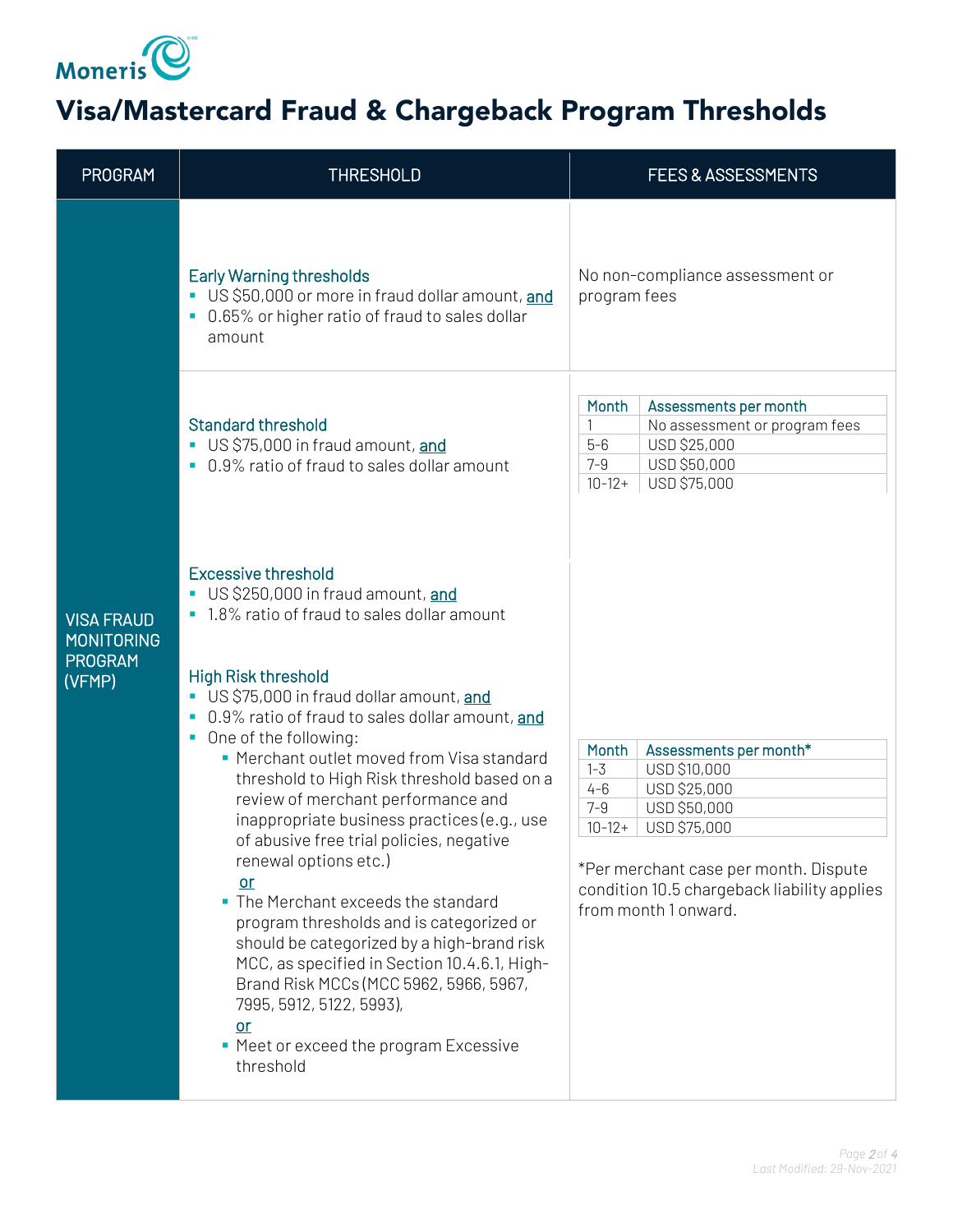

| <b>PROGRAM</b>                                                                             | <b>THRESHOLD</b>                                                                                                                                              | <b>FEES &amp; ASSESSMENTS</b>                                                                                                                                                                                                                                                                                                                                                                                                                                                                                                                                                                                                                                                |
|--------------------------------------------------------------------------------------------|---------------------------------------------------------------------------------------------------------------------------------------------------------------|------------------------------------------------------------------------------------------------------------------------------------------------------------------------------------------------------------------------------------------------------------------------------------------------------------------------------------------------------------------------------------------------------------------------------------------------------------------------------------------------------------------------------------------------------------------------------------------------------------------------------------------------------------------------------|
| <b>MASTERCARD</b><br><b>EXCESSIVE</b><br><b>CHARGEBACK</b><br><b>PROGRAM</b><br>$(ECP)$ ** | <b>Excessive Chargeback Merchant (ECM)</b><br>A count of at least 100 to 299 chargebacks and<br>A chargeback to transaction ratio (CTR) = $1.5\%$<br>to 2.99% | Assessments are based on the number of<br>Months Above ECM Thresholds:<br>Month<br>Assessments per month<br>1<br>No assessments or program fees<br>USD \$1,000<br>$2 - 3$<br>$4 - 6$<br>USD \$5,000<br>$7 - 11$<br>USD \$25,000<br>USD \$50,000<br>$12 - 18$<br>USD \$100,000<br>$19+$                                                                                                                                                                                                                                                                                                                                                                                       |
|                                                                                            | High Excessive Chargeback Merchant (HECM)<br>A count of at least 300 chargebacks and<br>A chargeback to transaction ratio (CTR) = $>$ 3%                      | Assessments are based on the number of<br>Months Above HECM Thresholds:<br>Month<br>Assessments per month<br>no assessments or program fees<br>$\overline{2}$<br>USD \$1,000<br>3<br>USD \$2,000<br>USD \$10,000 plus IR Assessment<br>$4 - 6$<br>USD \$50,000 plus IR Assessment<br>$7 - 11$<br>USD \$100,000 plus IR Assessment<br>$12 - 18$<br>$19+$<br>USD \$200,000 plus IR Assessment<br>Issuer Recovery (IR) assessment:<br>Applies at USD \$5 per chargeback over<br>300 chargebacks.<br>For example, a merchant with 500<br>chargebacks would be assessed USD<br>\$1,000 in Issuer Recovery (500<br>chargebacks - 300 chargebacks = $200x$<br>USD \$5 = USD \$1,000 |